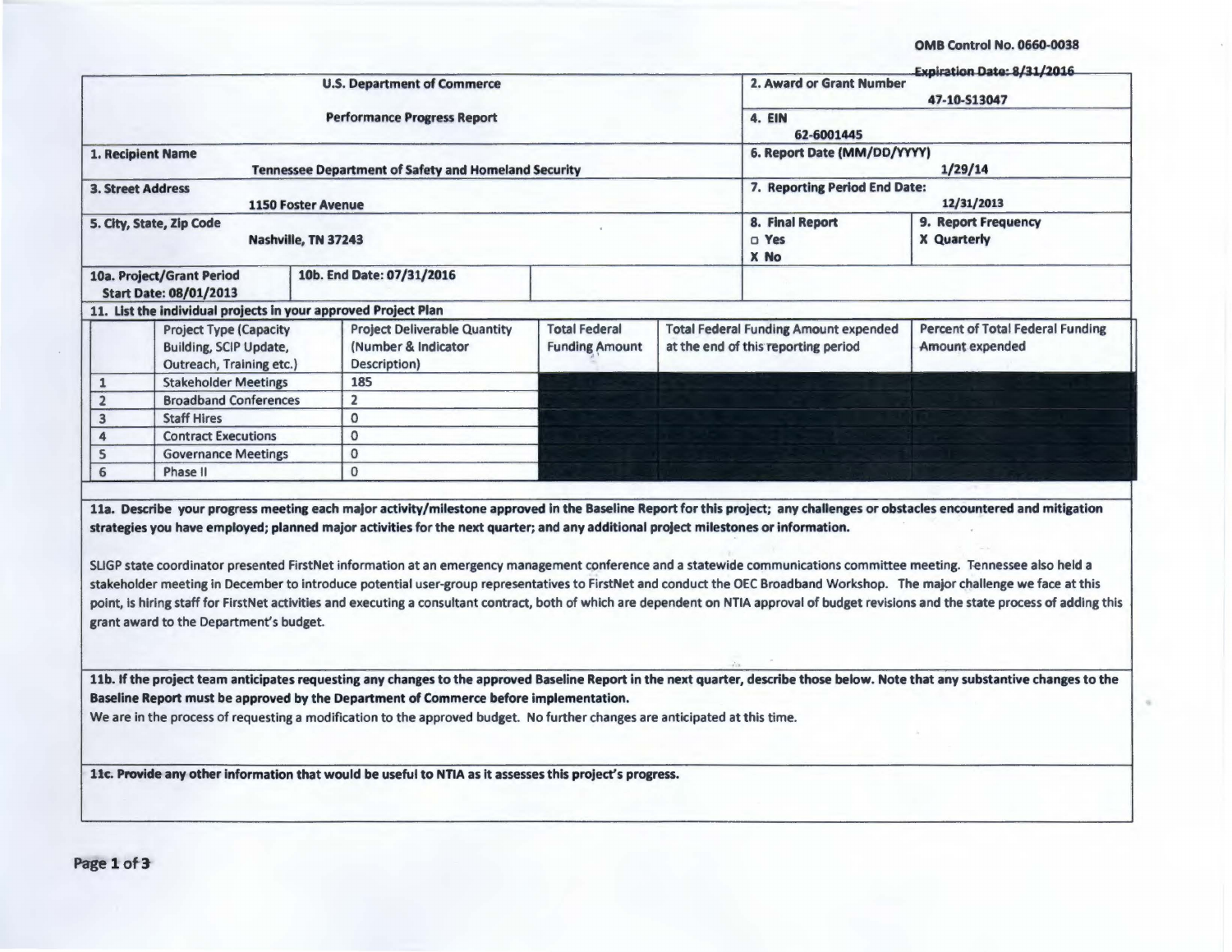OMB Control No. 0660-oG38

## Expiration Date: 8/31/2016

|                                   | 11d. Describe any success stories or best practices you have identified. Please be as specific as possible.                                                                                     |                                     |                          |                          |                                   |                                      |                      |                                      |                                                                                                                                                             |                                                 |                                                                                                                                                                                          |
|-----------------------------------|-------------------------------------------------------------------------------------------------------------------------------------------------------------------------------------------------|-------------------------------------|--------------------------|--------------------------|-----------------------------------|--------------------------------------|----------------------|--------------------------------------|-------------------------------------------------------------------------------------------------------------------------------------------------------------|-------------------------------------------------|------------------------------------------------------------------------------------------------------------------------------------------------------------------------------------------|
| 12. Personnel                     |                                                                                                                                                                                                 |                                     |                          |                          |                                   |                                      |                      |                                      |                                                                                                                                                             |                                                 |                                                                                                                                                                                          |
| 12b. Staffing Table               |                                                                                                                                                                                                 |                                     |                          |                          |                                   |                                      |                      |                                      | of yet, but we anticipate hiring all staff by Q4, as projected in the Baseline/Expenditure Plan. We don't anticipate any changes to the project's timeline. |                                                 | 12a. If the project is not fully staffed, describe how any lack of staffing may impact the project's time line and when the project will be fully staffed. The project is not staffed as |
|                                   | <b>Job Title</b>                                                                                                                                                                                |                                     |                          | FTE <sub>%</sub>         |                                   | øð.                                  |                      | <b>Project(s) Assigned</b>           |                                                                                                                                                             |                                                 | Change                                                                                                                                                                                   |
|                                   |                                                                                                                                                                                                 |                                     |                          |                          |                                   | <b>Add Row</b>                       |                      | <b>Remove Row</b>                    |                                                                                                                                                             | $+20$                                           |                                                                                                                                                                                          |
|                                   | 13. Subcontracts (Vendors and/or Subrecipients)                                                                                                                                                 |                                     |                          |                          |                                   |                                      |                      |                                      | 13a. Subcontracts Table - Include all subcontractors. The totals from this table must equal the "Subcontracts Total" in Question 14f.                       |                                                 |                                                                                                                                                                                          |
| <b>Name</b>                       | <b>Subcontract Purpose</b>                                                                                                                                                                      |                                     | Type<br>(Vendor/Subrec.) |                          | RFP/RFQ<br><b>Issued</b><br>(Y/N) | Contract<br><b>Executed</b><br>(Y/N) | <b>Start</b><br>Date | End<br>Date                          | <b>Total Federal</b><br><b>Funds Allocated</b>                                                                                                              | <b>Total Matching</b><br><b>Funds Allocated</b> | <b>Project and % Assigned</b>                                                                                                                                                            |
| <b>TBD</b>                        | Data Collection,<br>Outreach and<br>Education                                                                                                                                                   |                                     | Vendor                   |                          | N                                 | N                                    | <b>TBD</b>           | <b>TBD</b>                           | 1,588,864                                                                                                                                                   | 590,335                                         |                                                                                                                                                                                          |
|                                   |                                                                                                                                                                                                 |                                     |                          |                          |                                   | <b>Add Row</b>                       |                      | <b>Remove Row</b>                    |                                                                                                                                                             |                                                 |                                                                                                                                                                                          |
|                                   | 13b. Describe any challenges encountered with vendors and/or subrecipients.<br>None at this time. We will begin working on RFP development in Q3.                                               |                                     |                          |                          |                                   |                                      |                      |                                      | $\cdot \stackrel{\tau}{r^*} \hspace{-1.5pt} \tau$                                                                                                           |                                                 |                                                                                                                                                                                          |
| 14. Budget Worksheet              |                                                                                                                                                                                                 |                                     |                          |                          |                                   |                                      |                      |                                      |                                                                                                                                                             |                                                 |                                                                                                                                                                                          |
|                                   | Columns 2, 3 and 4 must match your current project budget for the entire award, which is the SF-424A on file.<br>Only list matching funds that the Department of Commerce has already approved. |                                     |                          |                          |                                   |                                      |                      |                                      |                                                                                                                                                             |                                                 |                                                                                                                                                                                          |
| <b>Project Budget Element (1)</b> |                                                                                                                                                                                                 | <b>Federal Funds</b><br>Awarded (2) | Funds (3)                | <b>Approved Matching</b> |                                   | <b>Total Budget</b><br>(4)           |                      | <b>Federal Funds</b><br>Expended (5) | <b>Approved Matching Funds</b><br>Expended (6)                                                                                                              |                                                 | <b>Total Funds Expended (7)</b>                                                                                                                                                          |